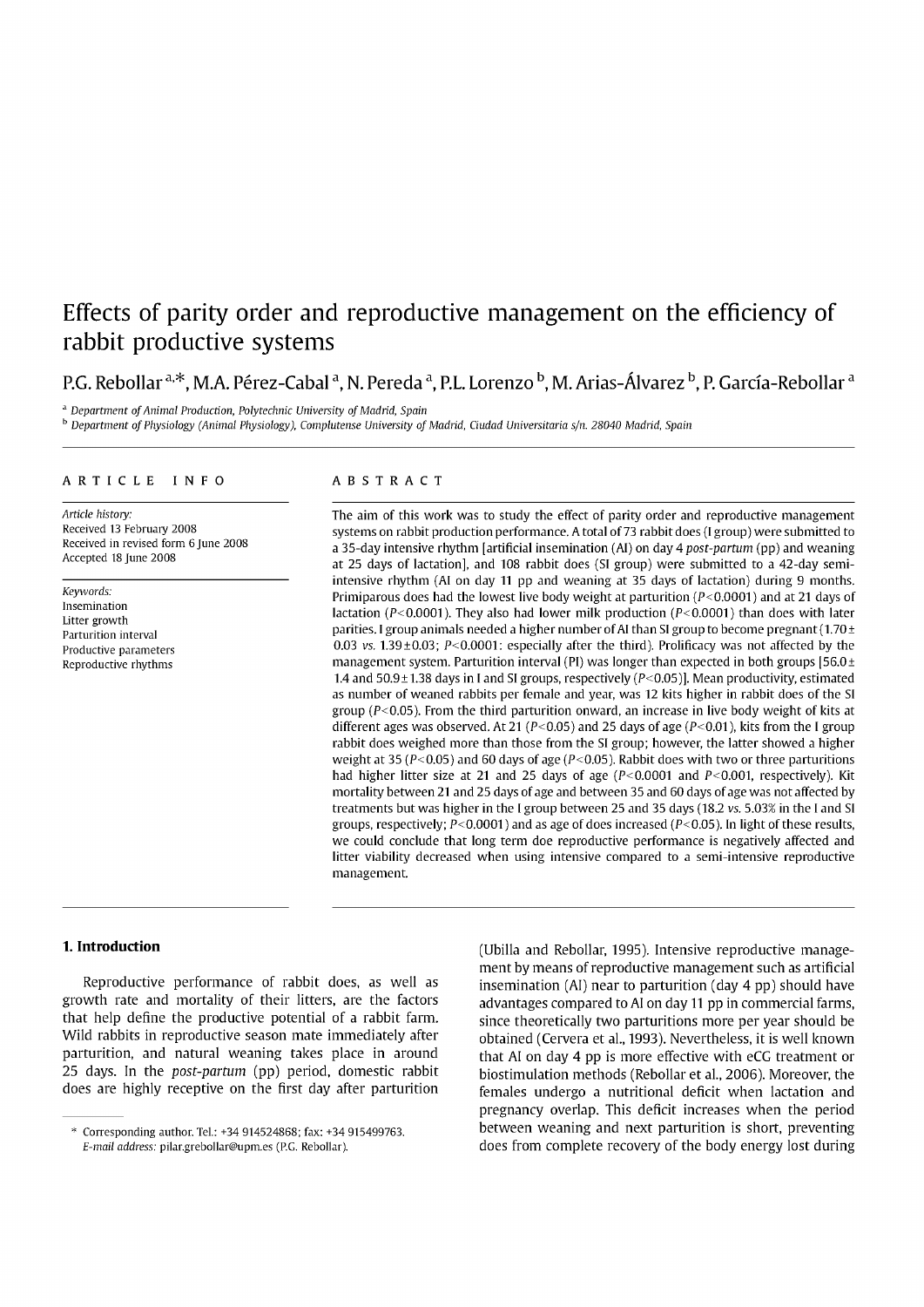| Table 1                                                                                                  |  |
|----------------------------------------------------------------------------------------------------------|--|
| Effects of parity order (PO) and reproductive management (RM) on doe performance and global productivity |  |

|                           | Parity order (PO)        |        |        |                          | Reproductive management (RM) |                | <b>RSD</b> | Prob > f                 |           |                |
|---------------------------|--------------------------|--------|--------|--------------------------|------------------------------|----------------|------------|--------------------------|-----------|----------------|
|                           |                          | 2      | 3      | $\geq$ 4                 | Intensive                    | Semi-intensive |            | PO                       | <b>RM</b> | $PO \times RM$ |
| Parturitions $(n)$        | 178                      | 100    | 62     | 62                       | 182                          | 220            |            |                          |           |                |
| Body weight $(g)$         |                          |        |        |                          |                              |                |            |                          |           |                |
| Parturition <sup>1</sup>  | $\overline{\phantom{0}}$ | 3867 c | 3965 b | 4035 a                   | 3990                         | 3922           | 205        | ***                      | n.s.      | 米              |
| 21 dpp                    | 3982 b                   | 4103 a | 4177 a | 4133 a                   | 4158                         | 4040           | 210        | ***                      | n.s.      | n.s.           |
| $25$ dpp                  | 4065                     | 4031   | 4121   | 4123                     | 4086                         | 4084           | 250        | n.s.                     | n.s.      | n.s.           |
| 35 dpp                    | 3999                     | 4083   | 4107   | 4131                     | 4157                         | 4003           | 208        | n.s.                     | *         | n.s.           |
| Milk production $(g)^2$   | 3423 с                   | 4093 b | 4545 a | 4037 b                   | 4017                         | 4032           | 1095       | ***                      | n.s.      | n.s.           |
| No. AI                    | 1.25 <sub>b</sub>        | 1.59a  | 1.70a  | 1.64a                    | 1.70                         | 1.39           | 0.62       | 李宗宗                      | 李宗宗       | ***            |
| Prolificacy               |                          |        |        |                          |                              |                |            |                          |           |                |
| Dead born                 | 1.28                     | 1.00   | 1.41   | 0.82                     | 1.20                         | 1.05           | 2.45       | n.s.                     | n.s.      | n.s.           |
| Born alive                | 8.04                     | 9.02   | 8.61   | 8.59                     | 8.23                         | 8.90           | 3.70       | n.s.                     | n.s.      | n.s.           |
| $PI$ (days) <sup>3</sup>  | 51.8                     | 55.2   | 52.4   | 54.5                     | 56.0                         | 50.1           | 16.4       | n.s.                     | 喇         | dje.           |
| Productivity <sup>4</sup> | -                        | -      | Ξ.     | $\overline{\phantom{0}}$ | 52.3                         | 61.4           | 36.4       | $\overline{\phantom{0}}$ | 咪         | -              |

Means in rows with unlike letters differ (\* $P$ <0.05, \*\* $P$ <0.01; \*\*\* $P$ <0.0001).

dpp: Days *post-partum;* No. Al: number of Al needed to achieve the corresponding parturition; Pl: parturition interval; RSD: Root Square Deviation.

<sup>1</sup>Nulliparous doe LBW has not been considered in the analysis ( $n=73$  and 105 in I and SI group, respectively).

 $2$ Milk production=0.75 + 1.75 LBW21; where LBW21 corresponds to live body weight of litter at 21 days of lactation.

<sup>3</sup>PI corresponding to parity orders 1, 2, 3 and 4 are the elapsed days between the first, second, third, fourth and average of fourth plus kindlings, respectively. <sup>4</sup>Number of weaned rabbits/doe and year.

lactation (Xiccato, 1996) and decreasing prolificacy at the following parturition (Castellini et al, 2003). Early weaning at 21 days of age permits does to reduce body energy utilization for milk production but can impair fertility and prolificacy in multiparous does (Xiccato et al., 2005). Extensive rhythms provide a low number of parturitions per year, which may cause doe overfattening and subsequent impairment of their reproductive performance (Partridge et al, 1986; Parigi-Bini et al, 1996). This is why the current management systems used in Spanish commercial farms are usually based on AI of does at 11 days pp.

Even altemating rhythms (AI at 1 and 27 days pp) vs. fixed mating intervals (AI on day 11 pp) have shown better adaptation to does' physiology (Castellini et al, 2003). A few studies concerning long term effects on doe performance and kit viability have been made to compare intensive vs. semiintensive rhythms.

In this experiment we compared two reproductive management (an intensive and a semi-intensive one), both applied simultaneously in an experimental farm with similar



Fig. 1. Increase of doe live body weight at parturition with increasing parities. Means with unlike letters differ  $(P<0.05)$ .

feeding and ambient condition, in order to evaluate their long term effects (including parity order) on productive parameters of females (live body weight, fertility, prolificacy and milk production) and on the litter growth and viability during the fattening period.

#### **2. Materials and methods**

A total of 181 rabbit does were housed on an experimental farm in the Animal Production Department of the UPM in individual flat-deck cages with a closeable nest box, under a constant photoperiod of 16 h light per day, a temperature of 18-22 °C, and a relative humidity of 60-75% maintained by a forced ventilation system. Nulliparous does were first inseminated at 19 weeks of age and, after their first kindling, does were randomly distributed in two experimental groups:

I group: 73 does for which complete records were available were inseminated on day 4 *post-partum* and weaned on day 25 of lactation.

SI group: 108 does were inseminated on day 11 *postpartum* and weaned on day 35 of lactation.

All lactating rabbit does had free nursing from parturition but were separated from their litters 24 h before AI and then inseminated using a pool of fresh heterospermic semen from bucks selected for growth performance. The semen was applied in a single dose with more than 20 million spermatozoa in 0.5 mi of a commercial diluent (Magapor, S.L., Spain). To induce ovulation, does were given an intramuscular injection of 1 ug buserelin acetate (Suprefact, Hoechst Marion Roussel, S.A., Spain). Twelve days after the first artificial insemination (AI), does were palpated to check for pregnancy. After kindling, the total number of live and dead kits (prolificacy) was recorded and litter size was adjusted to seven to nine kits per doe, by cross-fostering within parity order.

This reproductive management was followed for more than six inseminations. Non-pregnant does were inseminated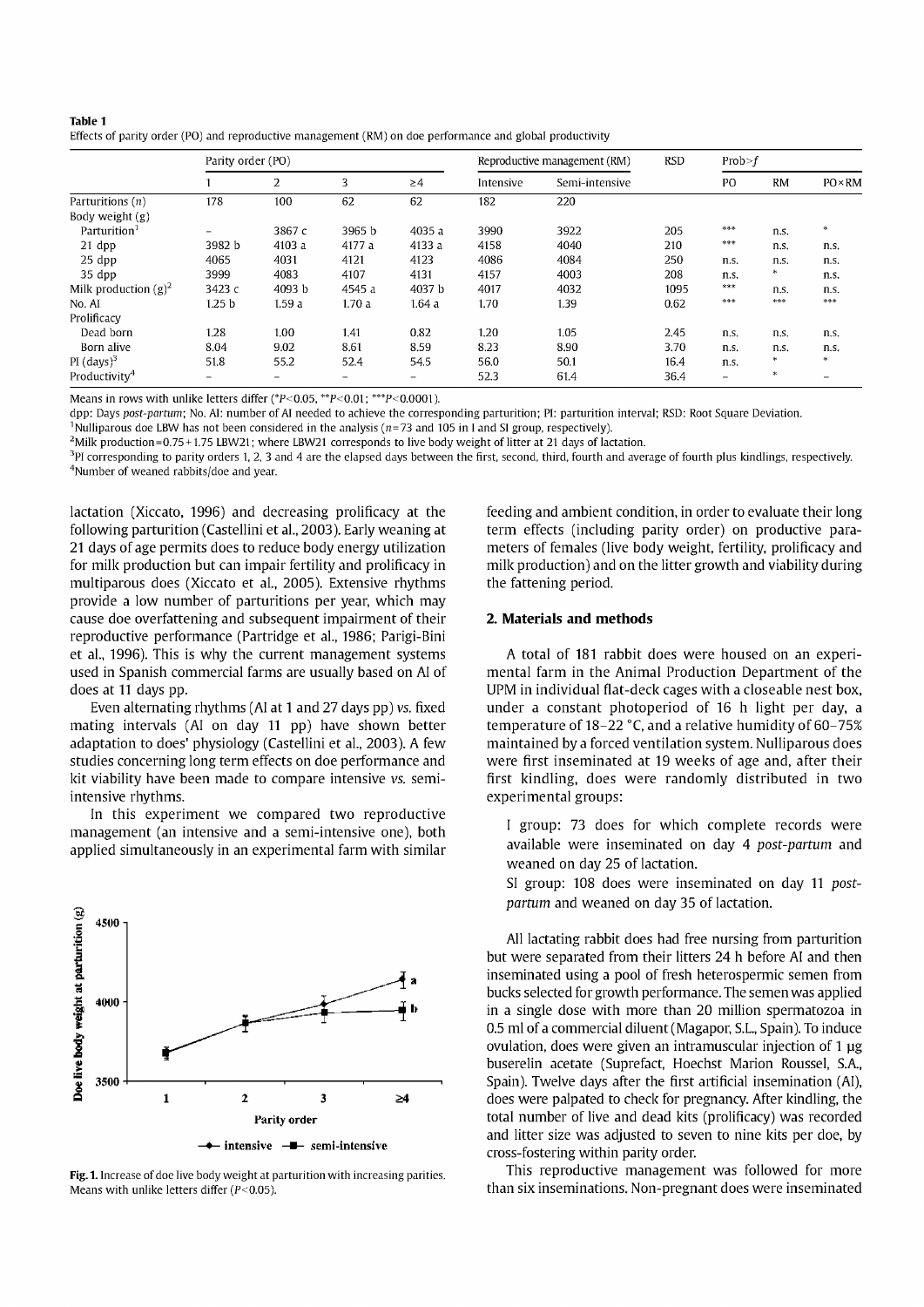

Fig. 2. Effects of parity order and reproductive management on the number of artificial inseminations needed to achieve parturition. Means with unlike letters differ (P<0.05).

35 days after the first AI in I group, and after 21 days in the SI group to avoid pseudopregnangy. After three infertile inseminations does were replaced. Weaned kits were moved to a fattening unit until they were 60 days old.

All females were fed *ad libitum* a commercial pelleted diet containing 18% crude protein (CP) and 12.7 g digestible protein (DP) per MJ digestible energy all throughout the experiment. Young rabbits of the I group (weaned at 25 days of age), were fed a pre-weaning diet until 35 days of age, formulated to reduce CP concentration to 16.5% CP and DP/DE ratio to 11.5 g/MJ by increasing alfalfa and decreasing sunflower meal. The productive parameters determined were: live body weight (LBW) of rabbit does immediately after parturition and on days 21, 25 and 35 *post-partum,*  number of AI needed to achieve parturition, prolificacy (kits born alive and dead), parturition interval (PI) and productivity (number of weaned rabbits per doe and year), LBW of kits at birth (after equalization) and at 21, 25, 35, and 60 days, feed intake of kits between 25 and 35 days (in young rabbits of I group) and between 35 and 60 days and mortality (%) between 21 -25,25-35 and 35-60 days of age. Milk production was estimated by weighing the litters at 21 days of age and using the regression equation developed by De Blas et al. (1995), as follows: milk production  $(kg) = 0.75 + 1.75$  LBW21 (kg); where LBW21 corresponds to live body weight of litter at 21 days of lactation.

All experimental procedures used in this research were approved by the Animal Ethics Committee of the Polytechnic University of Madrid and were in compliance with the Spanish guidelines for care and use of animals in research (BOE, 2005).

Statistical analysis was carried out using the SAS statistical package (Statistical Analysis System 8.2; 2001). A MIXED procedure was used according to an auto-regressive model to analyze repeated measures, including the effects of reproductive management (intensive or semi-intensive), parity order (first, second, third, and fourth plus) and their interaction with respect to productive parameters. Doe was considered a random effect nested in the treatment. For analysis of doe LBW and kit LBW at parturition, nulliparous data were omitted. Means were compared using a protected t-test and differences were considered significant when  $P < 0.05$ .

#### **3. Results**

#### *3.Í. Rabbit doe parameters*

Long term productive performance of does in both reproductive management is shown in Table 1. Parity order affected *LBW of females* at parturition (P< 0.0001) and at 21 days of lactation (P<0.0001). Doe LBW at 35 days *postpartum* was 154 g higher in the I group (P<0.05), compared to the SI group. An interaction was observed between parity order and reproductive management ( $P < 0.05$ ) in relation to doe weight at parturition. As shown in Fig. 1, multiparous does from the I group with four or more parturitions had higher body weight than those of the SI group.

The lowest *milk production* was obtained in primiparous does ( $P < 0.0001$ ), and the highest in rabbit does with three previous parturitions (P<0.0001) (Table 1). The *number of AI* needed to obtain parturition was lower in nulliparous does than multiparous ones  $(P< 0.0001)$ . Reproductive management affected this parameter also, and rabbit does of the I group needed more AI to become pregnant than females of the SI group ( $P < 0.0001$ ). This was especially apparent from the third parturition onward (Fig. 2;  $P < 0.0001$ ).

*Prolificacy* (born alive and dead born) was not significantly influenced by management system.

Parity order did not affect the *parturition interval (PI).* The mean was 53.5 ±0.99 days. PI was higher than expected in both reproductive management systems, with an increase in the I group compared to the SI group  $(P<0.05)$ , mainly between the 2nd and 3rd parturitions and between the 3rd and 4th parturitions (Fig. 3;  $P < 0.05$ ).

*Productivity,* estimated by number of kits weaned per doe and year, was higher in does inseminated on day 11 pp  $(P<0.05)$ , with a mean of twelve weaned kits more than does inseminated on day 4 pp.

## *3.2. Kit parameters*

Table 2 shows the productive performance of kits. Parity order affected *LBW of kits* at 21 days (P< 0.0001), at 25 days (P< 0.0001), at 35 days ( $P < 0.05$ ), and at 60 days of age ( $P < 0.0001$ ). Also, the reproductive management system had a significant effect on kit LBW at 21 days ( $P < 0.05$ ), at 25 days ( $P < 0.01$ ), at 35 days ( $P < 0.05$ ),



Fig. 3. Effects of parity order and reproductive management on parturition interval. Means with unlike letters differ  $(P<0.05)$ .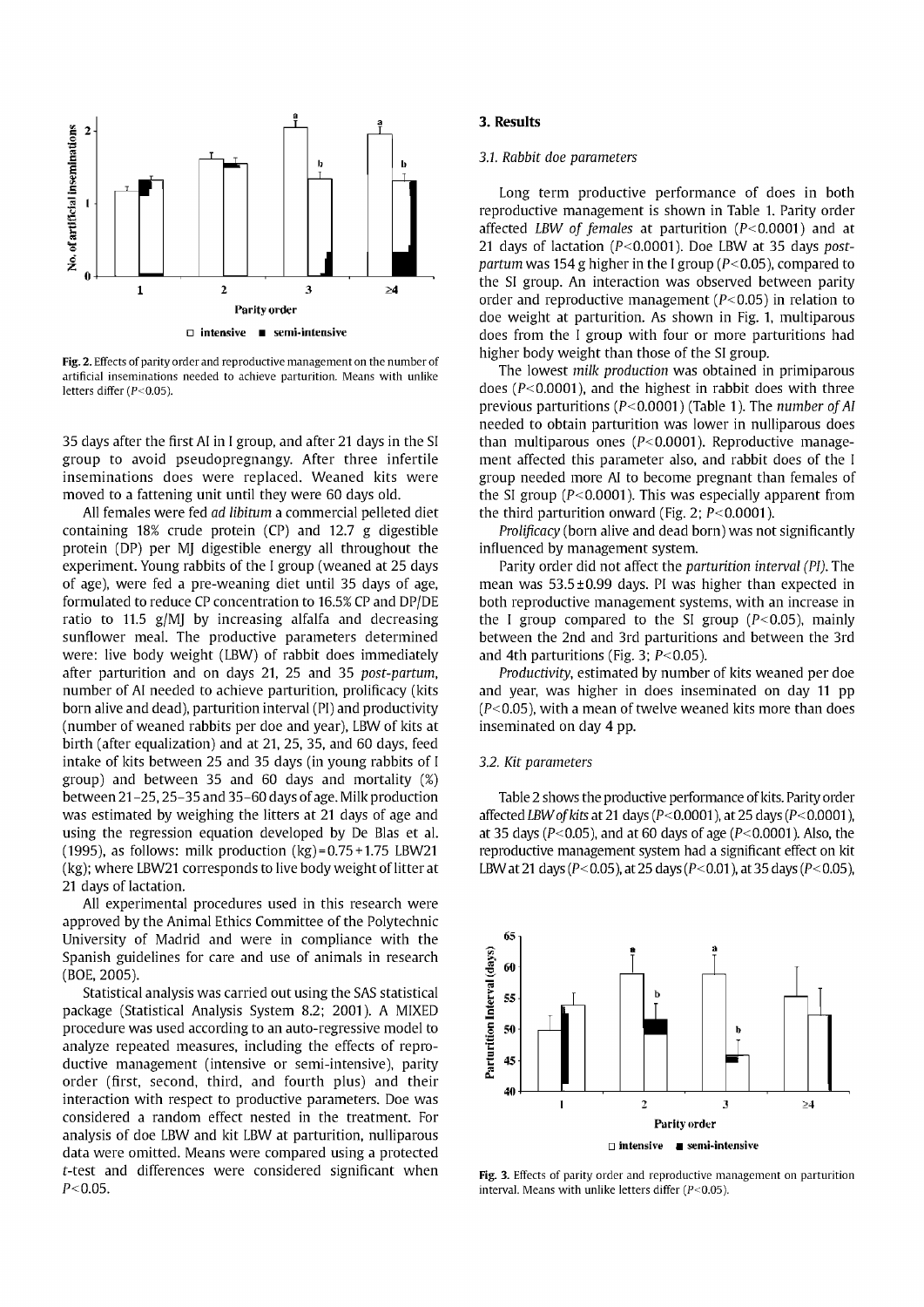| Table 2                                                                                               |  |
|-------------------------------------------------------------------------------------------------------|--|
| Effects of parity order (PO) and reproductive management (RM) on the performance of fattening rabbits |  |

|                           | Parity order (PO)        |                |        | Reproductive management (RM) |           | <b>RSD</b>     | Prob > f |                          |                                   |                |
|---------------------------|--------------------------|----------------|--------|------------------------------|-----------|----------------|----------|--------------------------|-----------------------------------|----------------|
|                           |                          | $\overline{2}$ | 3      | $\geq$ 4                     | Intensive | Semi-intensive |          | PO                       | <b>RM</b>                         | $PO \times RM$ |
| Parturition $(n)$         | 178                      | 100            | 62     | 62                           | 182       | 220            |          |                          |                                   |                |
| Body weight kit (g)       |                          |                |        |                              |           |                |          |                          |                                   |                |
| Parturition <sup>1</sup>  | $\overline{\phantom{a}}$ | 56.0           | 58.2   | 58.1                         | 58.5      | 56.4           | 10.9     | n.s.                     | n.s.                              | n.s.           |
| 21 dpp                    | 273 <sub>b</sub>         | 263 b          | 318 a  | 337 a                        | 307       | 289            | 77.7     | ***                      | $\frac{d\mathbf{r}}{d\mathbf{r}}$ | n.s.           |
| 25 dpp                    | 335c                     | 345 с          | 406 b  | 435 a                        | 399       | 362            | 99.8     | ***                      | $\approx 0$                       | n.s.           |
| 35 dpp                    | 691 b                    | 687b           | 674 b  | 755 a                        | 671       | 732            | 163      | ÷.                       | ÷.                                | **             |
| 60 dpp                    | 1607 с                   | 1622 c         | 1775 b | 1892 a                       | 1710      | 1788           | 243      | 米米米                      | 伞                                 | ÷              |
| Litter size               |                          |                |        |                              |           |                |          |                          |                                   |                |
| Parturition <sup>2</sup>  | 8.0                      | 9.0            | 8.6    | 8.6                          | 8.2       | 8.9            | 3.7      | $\overline{\phantom{0}}$ | -                                 |                |
| 21 dpp                    | 7.29 <sub>b</sub>        | 8.88 a         | 8.59 a | 7.40 b                       | 7.83      | 8.25           | 2.28     | ***                      | n.s.                              | n.s.           |
| $25$ dpp                  | 7.21 <sub>b</sub>        | 8.55 a         | 8.29 a | 7.15 <sub>b</sub>            | 7.61      | 7.99           | 2.45     | ola ola                  | n.s.                              | n.s.           |
| 35 dpp                    | 6.97 a                   | 7.83a          | 7.12a  | 6.04 <sub>b</sub>            | 6.54      | 7.73           | 2.40     | ***                      | $\approx 0$                       | *              |
| 60 dpp                    | 6.74a                    | 7.01a          | 5.93 b | 5.44 b                       | 5.96      | 6.61           | 2.25     | $\approx 10$             | n.s.                              | n.s.           |
| Feed intake (g/day)       |                          |                |        |                              |           |                |          |                          |                                   |                |
| $25-35$ days <sup>3</sup> | 50.8                     | 49.6           | 69.0   | 65.3                         | Ξ.        |                | 0.99     | n.s.                     | -                                 |                |
| $35-60$ days              | 109                      | 128            | 113    | 86.8                         | 113       | 105            | 116      | n.s.                     | n.s.                              | n.s.           |
| Mortality (%)             |                          |                |        |                              |           |                |          |                          |                                   |                |
| $21-25$ days              | 3.27                     | 5.71           | 3.78   | 3.75                         | 3.22      | 5.03           | 9.43     | n.s.                     | n <sub>s</sub>                    | n.s.           |
| $25-35$ days              | 3.25 <sub>b</sub>        | 12.7a          | 14.8 a | 15.6a                        | 18.2      | 5.03           | 19.0     | *                        | ***                               | $\ast$         |
| $35-60$ days              | 9.73                     | 12.2           | 18.4   | 14.8                         | 11.8      | 15.8           | 18.5     | n.s.                     | n.s.                              | n.s.           |

Means in rows with unlike letters differ ( $P$  < 0.05,  $*$  $P$  < 0.01;  $*$  $*$  $P$  < 0.0001).

dpp: Days *post-partum;* RSD: Root Square Deviation.

<sup>1</sup>Kit LBW of nulliparous does has not been considered in the analysis ( $n=73$  and 105 in I and SI groups, respectively).

<sup>2</sup>Litter size at parturition was adjusted around seven to nine kits per doe, by cross-fostering within parity order.

<sup>3</sup> Feed intake from 25 to 35 days was measured only in I group.

and at 60 days of age ( $P < 0.05$ ). There was a significant interaction between the two main effects with respect to LBW at 35 and 60 days of age as shown in Fig. 4. Kits from multiparous does in the SI group with 3 or more than 4 parturitions were heavier than kits from does of the I group with the same parity order at 35 days of age (761.3±33.9 and 817.3 ±26.8 g vs. 585.8±32.8 and 692.3± 29.4 g, respectively;  $P < 0.05$ ) and with 2 or 3 parturitions at 60 days of age (1726.2 ±37.3 and 1855.2 ± 51.9 vs. 1518.1 ±44.8 and 1694.6 $\pm$ 49.2 g, respectively; P<0.05).

*Litter size* at 21 and 25 days of age increased in multiparous does with 2 or 3 parturitions ( $P < 0.0001$  and  $P < 0.01$ , respectively), but decreased at 35 days  $(P<0.0001)$  and 60 days ( $P < 0.01$ ) of age from the fourth and third parturitions onward, respectively. Rabbit does of the SI group had a higher  $(P<0.05)$  litter size at 35 days than those of the I group. There were no treatment differences in primiparous does but kit LBW increased ( $P < 0.05$ ) after 35 days in multiparous does of the I group, but remained low in does of the SI group.

*Feed intake* of kits weaned at 25 days was similar between 25 and 35 days as parity order increased, with an average of 58.7 g per kit. From 35 to 60 days of age, no significant changes were observed with respect to parity order or reproductive management. Kits consumed around 109 g/day of feed.

Main effects did not affect mortality of kits between 21 and 25 days of age. Nevertheless, a significant mortality increase between 25 and 35 days of age was observed in multiparous doe kits compared to those from primiparous does  $(P<0.05)$ . and to weaned kits from the I group rabbit does ( $P < 0.0001$ ). In the I group, mortality increased 3.6-fold compared to the SI group. As shown in Fig. 5, there was a significant interaction between parity order and reproductive management on kit mortality from 25 to 35 days of age. During that period, kit

mortality of multiparous does was higher in the intensive group ( $P$ <0.05). Between 35 and 60 days of age, kit mortality was similar throughout the whole experimental period.



**Fig. 4.** Live body weight (LBW) of kits at 35 days of age  $(P<0.01)$  and at 60 days of age ( $P < 0.05$ ) in relation to the parity order of the doe. Means with unlike letters differ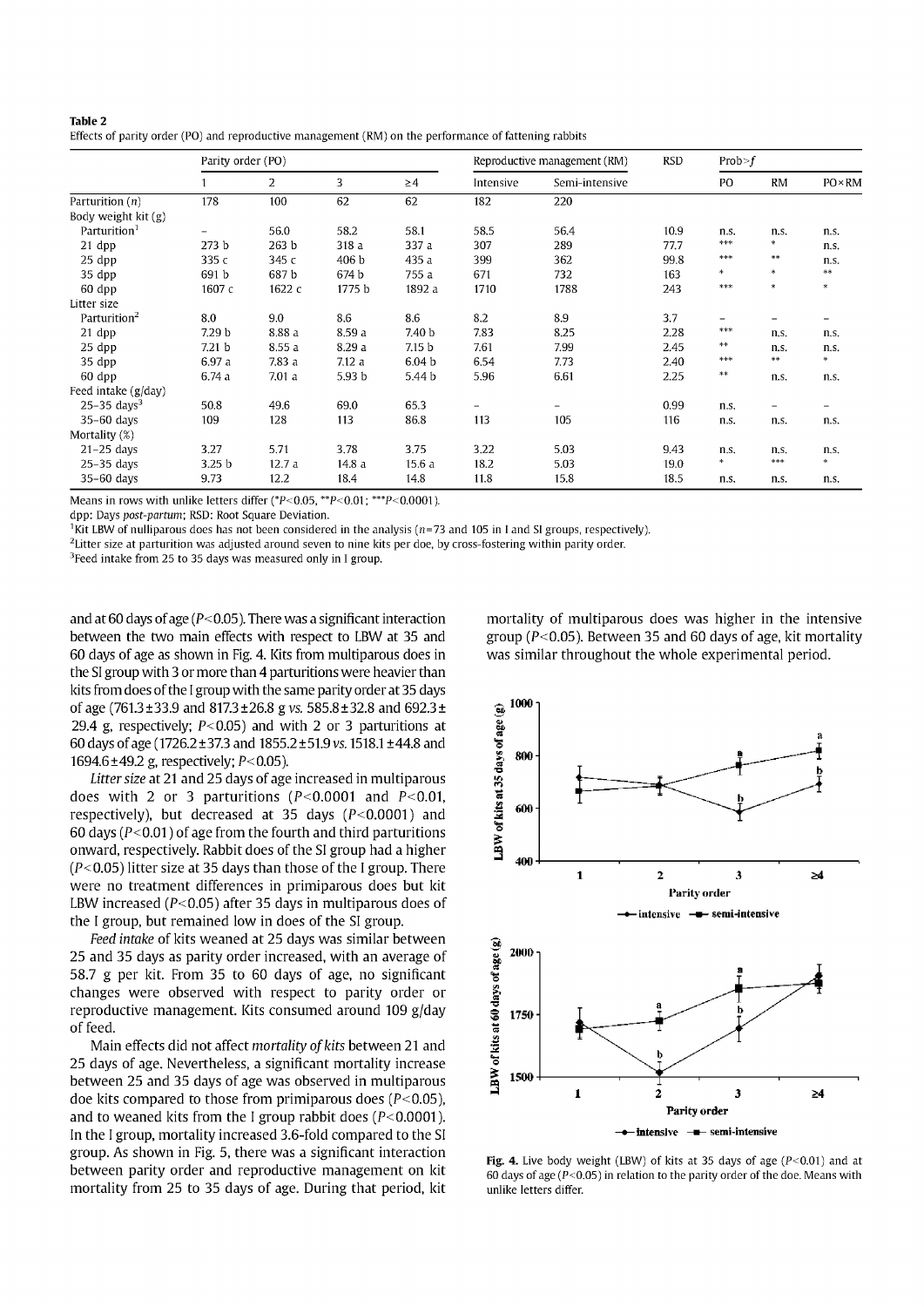## **4. Discussion**

### *4.1 Rabbit doe performance*

In our study, LBW of does at parturition was similar to that observed in primiparous does by Fortun-Lamothe and Prunier (1999) and Xiccato et al. (2004), increasing over 180 g between the first and second parturitions, and afterwards around 90 g per parity. When rabbit does start their productive life, they usually have not yet achieved their total body development and for this reason their weight is lower.

It is known that primiparous does must finish their body growth with a relatively low ingestión capacity compared to their productive level (Xiccato, 1996; Parigi-Bini and Xiccato, 1998). Consequently, a clear negative energy déficit is found in these animals during first lactation. Using ultrasound, Pascual et al. (2002) observed a decrease of around 0.2 mm in peri-renal fat thickness during the three first weeks of lactation increasing to a loss of 0.9 mm in the last week. Similar results were obtained by Fortun-Lamothe et al. (2002), who determined by means of Total Body Electrical Conductivity (TOBEC) that there was a decrease of 5 MJ in the total energy content of primiparous does during lactation. Our results are in accordance with these studies, since primiparous does had the lowest LBW on day 21 *post-partum* at the time of the lactation peak. These does produced about 600 g less than multiparous females. Several authors indícate that energy output in milk during lactation is exceptionally high in rabbits compared to other species due to the intense milk production (200-300 g/day) and the high dry matter, protein, and fat concentration of this milk (Lebas, 1971; Fraga et al., 1989). Rabbit does with three previous parturitions had the highest milk production on day 21 *post-partum* because at this age multiparous does are able to bear a high energy cost because their feed intake capacity and their live weight have increased (Pascual et al., 1999, Xiccato et al., 2004).

On day 35 *post-partum,* the doe LBW of the semi-intensive group was lower than in the intensive one. This could be because the SI does were still lactating whereas the I group had been weaned 10 days before, prolonging their dry period and increasing the energy recovery time (Partridge et al., 1984, Cervera et al., 1993). Total rabbit milk production can be around 4 to 6 kg of milk. Based on the LBW of these animals, this is a very high production compared to other livestock species. This high expense affects the LBW of rabbit does and, if weaning is delayed (SI group), females are unable to recover their LBW.



**Fig. 5.** Mortality (%) of kits from 25 to 35 days of age with both reproductive management systems. Means with unlike letters differ  $(P<0.05)$ .

The ten-day rest period between weaning and next birth in the intensive group could be one of the reasons for the significant interaction obtained between parity order and reproductive management when studying LBW at parturition. This means that the longer dry period could allow for a lower cost in the I group, thus leading to a higher LBWat parturition.

Knowing the number of artificial inseminations needed to achieve parturition is an alternative way to measure fertility rates. In relation to this parameter, nulliparous does were the group that needed a lower number of AI because their receptivity and fertility are usually over 90 and 80% respectively when they are artificially inseminated (Rebollar et al., 1992, 2006). In the case of multiparous does, even though lactation does not completely inhibit *post-partum*  ovarían activity, it is one of the main factors that may explain their lower fertility and the need of a higher number of AI to become pregnant. Rodríguez and Ubilla (1988) demonstrated that 98.5% of non-lactating multiparous does ovulate after a GnRH injection, whereas only 50.7 and 78.5% of lactating does ovulate on days 4 and 11 *post-partum* in response to GnRH injection, respectively. Fertility on day 4 *post-partum* is usually low (Díaz et al., 1988; Theau-Clément et al., 1990; Ubilla and Rebollar, 1995), and hormonal treatments such as eCG (equine Chorionic Gonadotrophin) or biostimulation methods (doe-litter separation) are necessary to improve receptivity and fertility in those cases (Rebollar et al., 2006). Xiccato et al. (2005) observed low fertility on day 2 *postpartum* due to a déficit in energy balance of females. This means that increasing the parturition-insemination interval could improve receptivity and fertility. In fact, long term results show that does of the I group needed more AI than rabbits of the SI group to become pregnant, so the number of pregnant females in the I group was lower than in the SI group. Also, when a 35-rhythm is applied in a farm situation, non-pregnant rabbits cannot be re-inseminated until other pregnant females are at day 4 pp. This results in an unproductive period in the I group. Together with this finding, we observed that PI was longer than theoretical or expected in both reproductive management systems. Differences were around 21 days longer in the intensive groups and 8 days higher in the semi-intensive group. This is why doe LBW at parturition of the I group was higher from fourth parturition onward compared to the SI. Nevertheless, parity order did not affect PI, due to the increased fertility and the of the find not affect PI, the to the increased fertinty and the<br>Isotop number of AI that were necessary for multiparaments as with more than two parturitions to become pregnant.

In the context of animal production, successful reproduction must be considered in terms of populations rather than on an individual basis. From this perspective, all the results obtained lead to a higher estimated productivity (number of kits weaned per year per doe) in the rabbit does of the SI group. Our results match those of Maertens et al. (2005), who considered inseminating does on days 5 to 12 pp as an intensive rhythm, obtaining 45-50 rabbits/doe/year.

## *4.2. Kit parameters*

The highest LBW of kits (at all ages except at parturition) was observed after third or fourth parturitions. In the preweaning period (from birth to 25 days), kit LBW mainly depends on a relatively variable individual milk intake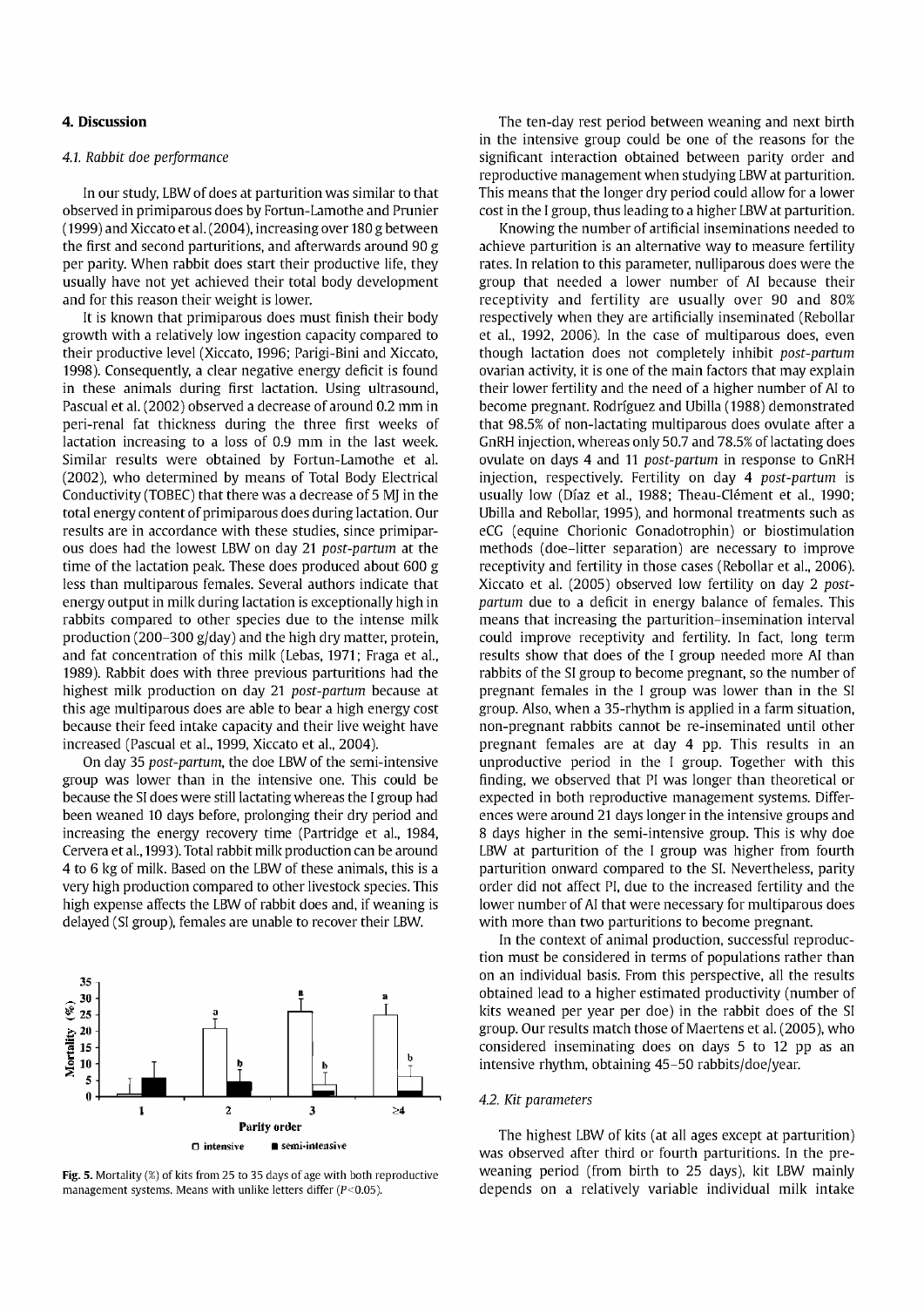(around 360 to 450 g of milk) (Fortun-Lamothe and Gidenne, 2006). As time goes by, a higher feed intake of does and, subsequently, their increased milk production, could explain the higher pre-weaning LBW of kits in relation to parity order.

LBW of kits in the I group until 25 days was higher than in the SI group. On the other hand, at 35 and 60 days of age, LBW of kits from the SI group was higher. It is known that milk production increases between the first and the third week *post-partum,* but then it dramatically decreases, especially if the rabbit doe is at the end of its pregnancy. In this experiment, rabbit does of the I group tended to have a higher LBW at 21 days of lactation and needed more AI to become pregnant (Table 1), thus showing low fertility. Although milk production at 25 days was not determined, a high proportion of does in the I group were not pregnant and, maybe, had a higher milk production when their litters were weaned, which would explain the high LBW of 25-day-old kits in the I group.

On the other hand, kits from the SI group which were weaned later (at 35 days) reached a higher LBW at weaning and at 60 days old in does with 3 and more than 4 parturitions and in does with 2 or 3 parturitions respectively, as shown in Fig. 4. Under classical breeding conditions, in the period from 16 to 25 days old, kits access the feeder of the doe and have a total dry feed intake around 25-30 g/day per animal (Gidenne and Fortun-Lamothe, 2002). According to these authors, food intake increases 25-fold from 25 to 35 days of age. In our study, this transient period may have been less traumatic in the SI group kits, since they remained in contact with their mothers, which received a similar diet. Interactions of the main effects on LBW of kits were only visible at 35 and 60 days of age, since the multiparous does of the SI group were heavier than does of the I group. Litter size at 21, 25 and 35 days of age was higher in multiparous rabbit does with 2 and 3 parturitions; these mothers were in a period of higher milk production. However, after the fourth parturition, litter size was lower at 60 days of age. Researchers have demonstrated a marked maternal effect on litter size only up to 6 weeks of age, with a negligible effect afterwards (Blasco et al., 1983). This is why these results do not depend on a high or low milk production of rabbit does, but on the weaning conditions (weight, feed intake) and the kit's ability to be viable and survive during the *post-weaning* period.

With respect to reproductive management, litter size at 35 days was higher in the SI group. When weaning was performed at 25 days (I group), feed intake changes in the period from 25 to 35 days of age must be taken into account. Kits go from a single milk meal per day to a large number of alternating solid and liquid (water) meals irregularly distributed throughout the day without milk intake. Feed intake between days 25 and 35 of kits weaned at 25 days old was higher than that described by Fortun-Lamothe and Gidenne (2006) (around 35 g) in suckling rabbits, but our results agree with Xiccato et al. (2003), who reported that early weaning (at 18 to 25 days of age) increases solid feed intake compared to suckling animals. Even though feed intake of rabbits weaned at 25 days was more than enough, their LBW at 35 days oíd was lower and their mortality higher compared to rabbits still nursing at 35 days of age. As Fig. 4 shows, days 25 to 35 are critical for kit viability when early weaning is performed. Early weaned I group kits were fed a different diet with a lower DP/DE ratio to improve their gut health and

survival rate. This diet reduced the amount of undigested protein reaching the caecum to reduce the proliferation of Clostridia and *E. coli* in the hindgut (Haffar et al., 1988; Gutiérrez et al., 2003). The hypothetical reduction of mortality in young rabbits could not be demonstrated in our study. In addition, the reduction in protein intake might affect their growth performance (De Blas et al., 1981). Different clinical signs and degrees of diarrhea were observed in dead rabbits. It is well known that digestive disorders are responsible for mortality and significant morbidity, characterized by reduced growth and poor feed conversion. Our results warrant a more intense study on weaning diets and nutritional preparation of the young before weaning.

#### **5. Conclusión**

In light of these results, we can conclude that the theoretical two parturitions more per year that could be obtained using intensive reproductive management compared to a semiintensive system is difficult to achieve. In this long term study we have observed lower fertility and productivity, a higher parturition interval and reduced litter viability in the intensive group demonstrating that doe reproductive performance is adversely affected with respect to semi-intensive management.

#### **Acknowledgements**

This work was supported by MEC (MCYT-AGF-2005-0196) and MITC (PIIC2007-0639). We are very grateful to B.F. Schwarz and V. González for their invaluable support in the experimental part of this work.

#### **References**

- Blasco, A., Baselga, M., García, R, 1983. Análisis fenotípico de caracteres productivos en el conejo para carne. Arch. Zootech. 32 (123), 111-130.
- Boletín Oficial del Estado (BOE), 2005. Real Decreto 1201/2005. Sobre protección de los animales utilizados para experimentación y otros fines científicos. B.O.E., vol. 252, pp. 34367-34391.
- Castellini, C, Dal Bosco, A., Mugnai, C, 2003. Comparison of different reproduction protocols for rabbit does: effect of litter size and mating interval. Livest. Prod. Sci. 83,131-139.
- Cervera, C.J., Fernández-Carmona, J., Viudes, R, Blas, E., 1993. Effect of remating interval and diet on the performance of female rabbits and their litters. Anim. Prod. 56, 399-405.
- De Blas.J.C, Pérez, E., Fraga, M.J., Rodríguez, J.M., Gálvez, J.F., 1981. Effect of diet on feed intake and growth of rabbits from weaning to slaughter at different ages and weights. J. Anim. Sci. 52,1225-1232.
- De Blas, C, Taboada, E., Mateos, G.G., Nicodemus, H, Méndez, J., 1995. Effect of substitution of starch for fibre and fat isoenergetic diets on nutrient digestibility and reproductive performance of rabbits. J. Anim. Sci. 73, 1131-1137.
- Díaz, R, Gosálvez, L.F., Rodríguez, J.M., 1988. Sexual behaviour in the *postpartum* period of domestic rabbits. Anim. Reprod. Sci. 17,122-257
- Fortun-Lamothe, L., Prunier, A., 1999. Effects of lactation, energetic déficit and remating interval on reproductive performance of primiparous rabbit does. Anim. Reprod. Sci. 55, 289-298.
- Fortun-Lamothe, L., Gidenne, T., 2006. Recent advances in the digestive physiology of the growing rabbit. In: Maertens, L, Coudert, R (Eds.), Recent Advances in Rabbit Sciences. In the Framework of COST 848: "Multifacetted research in rabbits: a model to develop a healthy and safe production in respect with animal welfare". Institute for Agricultural and Fisheries Research, Animal Science Unit, (1LVO), Melle-Belgium, pp. 201-211.
- Fortun-Lamothe, L, Lamboley-Gaüzére, B., Bannelier, C, 2002. Prediction of body composition in rabbit female using total body electrical conductivity (TOBEC). Livest. Prod. Sci. 78,132-142.
- Fraga, M.J., Lorente, M., Carabaño, R, de Blas, J.C, 1989. Effect of diet and remating interval on milk production and milk composition of the doe rabbit. Anim. Prod. 48, 459-466.